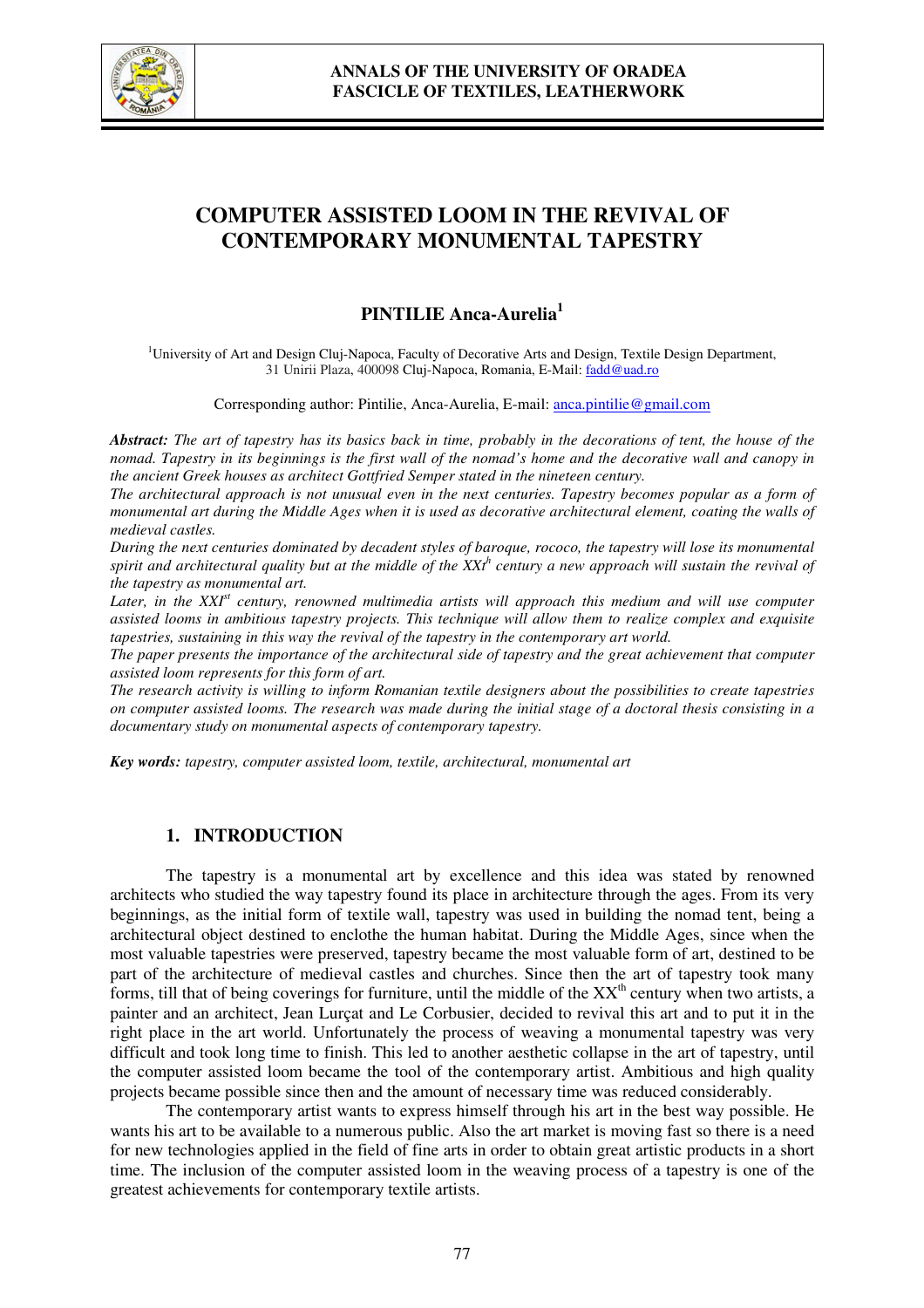# **2. MONUMENTAL TAPESTRY**

The art of tapestry has its basics way back in time, probably in the decorations of the tent, the house of the nomad. Tapestry in its beginnings is the first wall of the nomad's home and the decorative wall and canopy in the ancient Greek houses as  $XIX<sup>th</sup>$  century architect Gottfried Semper stated [1].

Tapestry becomes popular as a form of decorative art during the Middle Ages when it is used as decorative architectural element, coating the walls of medieval castles in aesthetic and utilitarian purposes. The most evocative proof of using tapestries in medieval castles relies in frescoes and the miniatures from medieval manuscripts which depicts beautiful upholstery covering the walls of castles and churches and adding sumptuosity to interiors. Most of them are decorated with simple patterns. Another major role of these tapestries was to ensure thermic comfort and phonic isolation.



*Fig. 1: Confirmation of the Rule, 1297- 1299, Giotto - Legend of St Francis Source:http://www.wikiart.org*



*Fig. 2: Detail of a miniature of Christine de Pizan presenting her manuscript to Queen Isabeau of Bavaria c. 1410 – c. 1414, Harley MS 4431, f. 3r Source:http://britishlibrary.typepad.co.uk*

 From this period dates the first important tapestries in textile art. The most renowned is the Apocalypse tapestry from Angers, a monumental ensemble of seven panels, 24 x 6 metres each which was weaved in five years, between 1377 and 1382 [2]. This is the tapestry which will mark the revival of tapestry in the  $XX<sup>th</sup>$  century which led, in the XXI century to technological approach by using computer assisted looms to weave monumental pieces.



*Fig. 3: The Apocalypse tapestry, Angers, XIV century, Angers, France Source: http://blog.univ-angers.fr* 

 Using a very restraint colour palette, in the medieval artistic way, these panels go together as an ensemble depicting religious scenes inspired by the story of the *Apocalypse* from the *Book of Revelation* by Saint John the Divine. The fact that weavers of the *Apocalypse* tapestry had optioned for the use of just a few colours, will have a tremendous impact in the almost scientific approach of artists in the  $XX<sup>th</sup>$  century as they will work also with just a few colours using the optical effect created by mixing

different colours together.

Being monumental was the most important aspect in the art of tapestry in the Middle Eve as the tapestries were

considered more than a decorative panel but a mobile wall to follow its owner everywhere. That's the idea developed by the architect Le Corbusier who patented in 1957 the term of *muralnomad* referring to the architectural characteristic of tapestry. [3]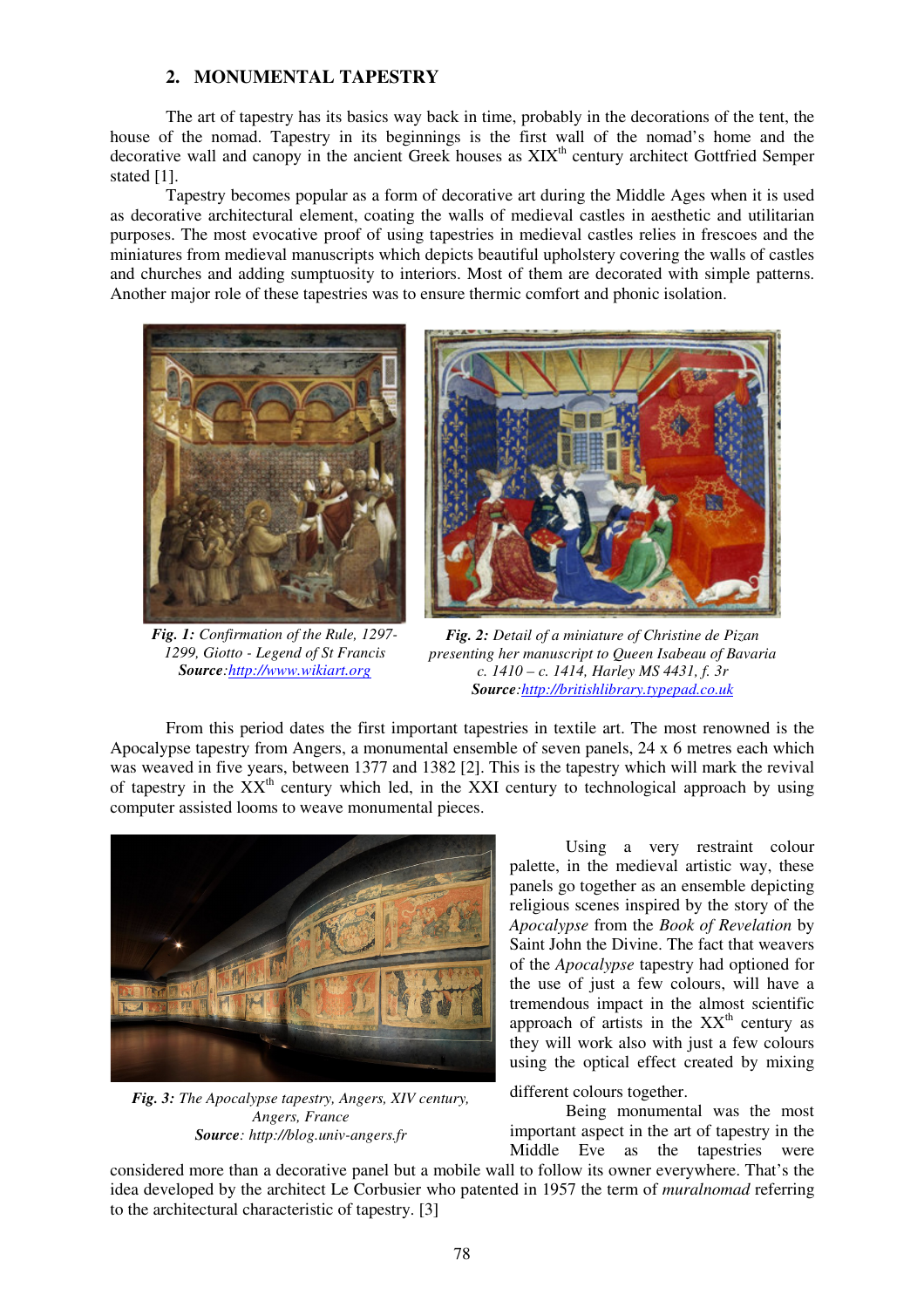

#### **ANNALS OF THE UNIVERSITY OF ORADEA FASCICLE OF TEXTILES, LEATHERWORK**

When it comes to upholstery of the  $XX<sup>th</sup>$  century we cannot speak of an evolution of this art rather than a revolution manifested by the return to the aesthetic principles of medieval tapestry. This revolution, which follows a period of decadence of this art beginning in the Renaissance and lasts until near the end of the  $XIX<sup>th</sup>$  century, has begun to unfold in the early  $XX<sup>th</sup>$  century to its middle to take hold with the establishment of new rules and methods of weaving the tapestry designed by Jean Lurçat. Tapestry becomes a mural art again, unhooking from the likeness to the easel painting that it had acquired during its decay.

Jean Lurçat (1892-1966) inaugurates in the  $XX<sup>th</sup>$  century the revival of tapestry. Though starting to experiment in 1916, Lurçat's art knows its peak in 1930 when, under the influence of the Gothic tapestry, he formulates the principles which would ensure its place as independent art. No longer an imitation of painting, tapestry exploits new raw textures and vivid colours but in a palette limited to a few colours, a characteristic aspect of medieval tapestries. [4]



*Fig. 4: Jean Lurçat , Le Chant du monde, Contemporary Tapestry Museum Jean Lurçat, Angers Source: http://www.angersloiretourisme.com* 



*Fig. 5: Le Corbusier, tapestry at the High Court in Chandigarh, 120 m<sup>2</sup> Source: http://highcourtchd.gov.in* 

Beginning with its apparition, architectural tapestry has been associated with being an active component of the environment to which it belongs. Evolution of tapestry occurred according to the architecture development. The tapestry has gained gradually sufficient autonomy being considered to have the value in itself and having the power to modify or even to establish an architectural area, being no longer just a decorative object.

Since the  $XX<sup>th</sup>$  century tapestry has regained the status of monumental art under the influence of Le Corbusier and has extended its scope of influence on architecture. In the second half of the 1950<sup>s</sup> Le Corbusier produced an important series of monumental tapestries to control the acoustics in the rooms of the public buildings in Chandigarh, India. He designed nine

tapestries for the High Court with dimensions ranging between  $65$  and  $144 \text{ m}^2$  and three other tapestries for the Assembly lounge areas with dimensions ranging from 135 to 155 m<sup>2</sup>.

# **3. USES OF COMPUTER ASSISTED LOOM IN CONTEMPORARY MONUMENTAL TAPESTRY**

From its emergence in industry, the Jacquard loom was intended for mass weaving of fabrics with sophisticated and detailed designs for decorations and fashion industry. This kind of loom precedes the emergence of computer assisted loom which, due to its technical possibilities to reproduce complicated designs with high fidelity, became in the XXI<sup>st</sup> century, the proper tool for artist willing to transpose their projects in textile medium. The time needed to realise such a project is shortened and the quality of the fabric is almost impeccable.

Thus the tapestry becomes a much more accessible artistic object with multiple applications such as: upholstery, carpet, decorative panel and even theatre curtain. Such an example is the use of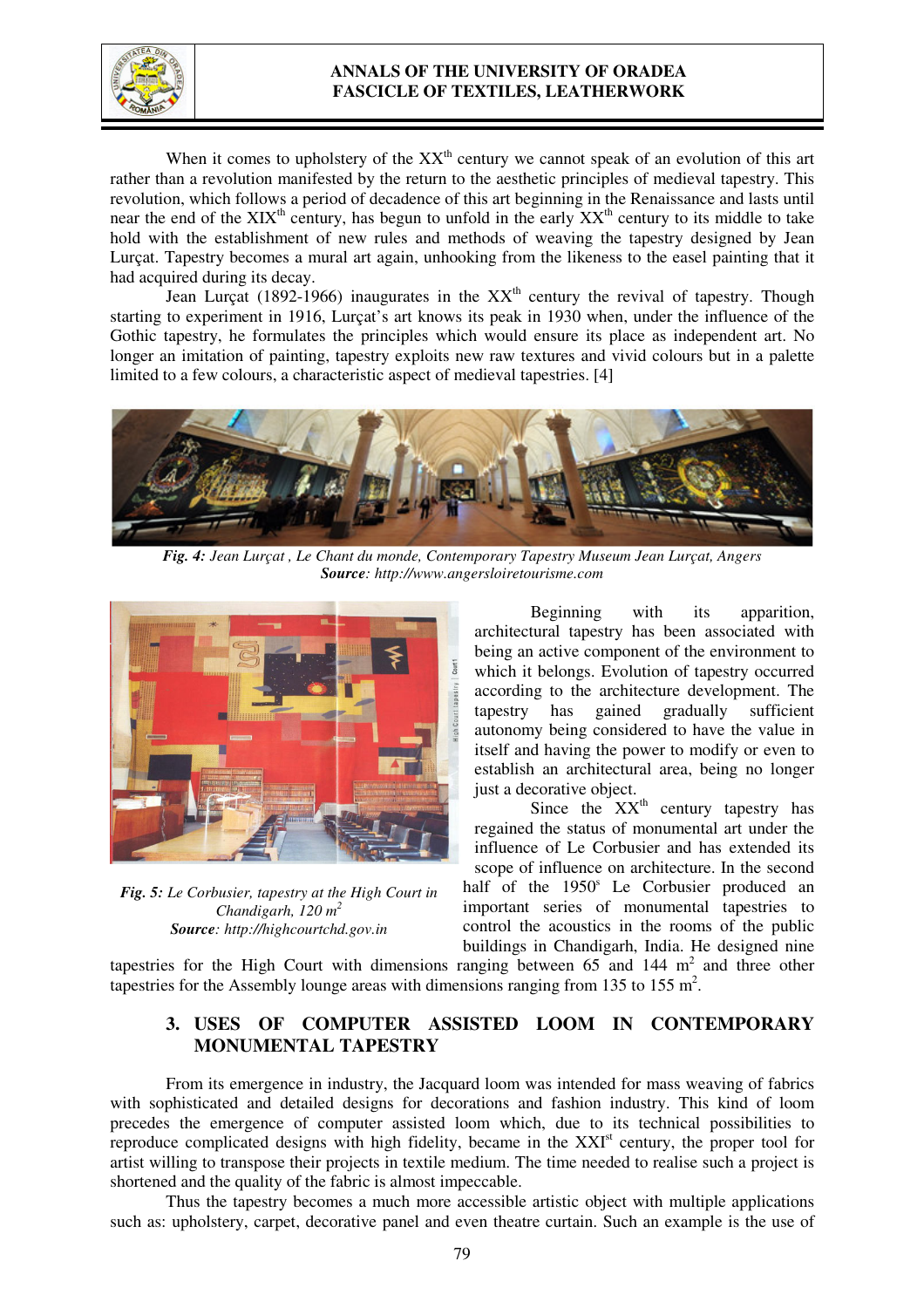the tapestry as an opera curtain at the Opera House in Oslo [5]. The artistic project entitled *Metafoil* belongs to American multimedia artist Pae White. The image represented is that of a creased aluminium foil depicting the complexity of the surface, colours and gloss that such a surface implies. Pae White scanned the photo of a foil and the pixels of the image were transferred on a computer which controlled the loom.



*Fig. 6: Pae White, Metafoil Source:http://www.operautsmykking.no*



*Fig. 7: Pae White Metafoil detail. Foto: Anne Knutsen Source:http://www.operautsmykking.no*

This large tapestry measures 29x11 metres and is made from wool, cotton and polyester. The project was weaved in 2005 on computer assisted loom in Flanders Tapestries workshop in Belgium. Manually weaving of such a complex and big image would have been almost imposible in a short time.



*Fig 8 Marc Quinn, The Creation of History, Jacquard tapestry, 250h x 160w cms Source: http://metro.co.uk/2013/02/13/artist-marcquinn-makes-london-riot-tapestry-3451193/* 

Another artist who exploits the technical possibilities offered by the computer assisted loom is the British artist Marc Quinn who uses this technique to realize some sort of photographic tapestries where the project is based on reportage photographies. Such an exemple is the tapestry entitled The Creation of History weaved in 2012 after a photo of a protester who fights in the streets during the 2011 UK riots [6].

The photographic tapestry is another example of the possibilities offered by the computer assisted loom to artists nowadays. Tapestry begins to be seen by artists and by public as a modern technique which can be integrated with success in the art field.

Tapestry is an artistic product enveloping the ambience; it cannot be an isolated artistic object but the environment becomes a decorative object itself. Computer assisted loom came to support artists and the art tapestry itself, allowing transposition of gigantic photographic images in a very short time and with maximum accuracy of detail.

In 2011, at the  $54<sup>th</sup>$  edition of the Venice Biennale it was opened the exhibition entitled *Penelope 's Labour - weaving words and images*, a commemorative exhibition of tapestry art in which there were displayed, along with manually woven antique tapestries, tapestry of contemporary artists woven on computer-assisted Jacquard loom. The exhibition highlighted the artistic practice, weaving, used to

achieve tapestry of images and presented as one of the most vital and innovative methods of artistic expression used by contemporary artists [6].

Half computerized Jacquard loom was used in Romania by the textile artist Liliana Moraru. In her projects only the cards were made by computer and the project was draw by hand. She made a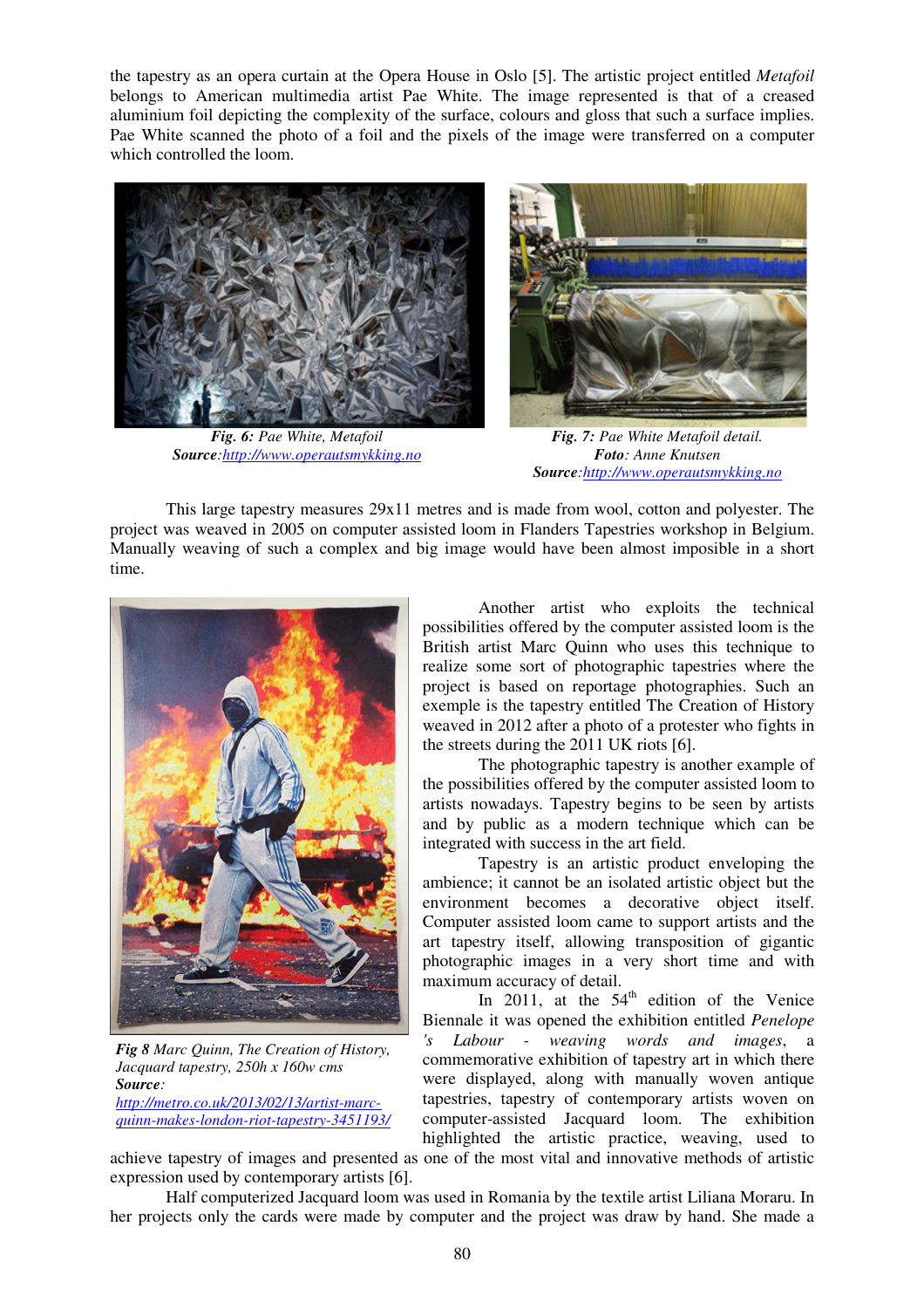

#### **ANNALS OF THE UNIVERSITY OF ORADEA FASCICLE OF TEXTILES, LEATHERWORK**

series of tapestries depicting abstract designs on large surfaces which were presented for the public in 1993 in an exhibition. As she is currently a professor in the Textile Design Department at the University of Arts and Design from Cluj-Napoca, Liliana Moraru has promoted the new weaving technologies of the tapestry projects of the students by using the computer assisted loom in the transposal of the licence projects [7].



*Fig. 8: Liliana Moraru, Abstract composition, 150x150 cm, wool and cotton, Jacquard tapestry, 1995 Source: The artist* 



*Fig. 9: Licence project coordinated by Ph.D professor Liliana Moraru, Jacquard tapestry, 2009 Author: Alexandra Herța Source: The artist* 

# **4. CONCLUSIONS**

Since the  $XX<sup>th</sup>$  century the textile artist is directly involved in the process of artistic creation and transposition. Now the perspective on textile arts changed. Due to the interpretation given by Le Corbusier to tapestry and tapestry art revival made by Jean Lurçat by applying scientific rigor in achieving its tapestries inspired by the tradition of the Middle Ages, textile art has got beyond the registry of applied arts.

Architecture, in its traditional form, cannot adapt itself to the fast changes of the human aesthetic needs. Here comes the need to operate and build in the indoor and outdoor environment with flexible, light materials that can change/transform a space and its function (relaxation area, study area, industrial area, playground, etc.) in a very short time. In a practical way, contemporary environment is a *mise-en-scene*, a temporary scenography created to be used for various purposes as required.

The fabric, natural or synthetic, is one of the favourite materials of modern artists, designers and architects in the configuration/reconfiguration of the environment. Processing techniques of fibre and textile yarn, as weaving, are increasingly being used for the utilitarian and decorative items that complement the living environment. Due to the great technical possibilities offered by the computer assisted loom, a new type of tapestry emerges: the photographic monumental tapestry. The computer assisted loom permits the depiction of the photography on huge weaved surfaces and helps the tapestry to be easily integrated in the contemporary art market.

The aim of this research is to promote the use of new technologies to Romanian textile artists and to encourage them to develop artistic projects together with specialists in textile technology by presenting of possible achievements in textile art and tapestry. We strongly believe that there are numerous possibilities to develop new artistic and technological products in high quality by this collaboration between arts and technology.